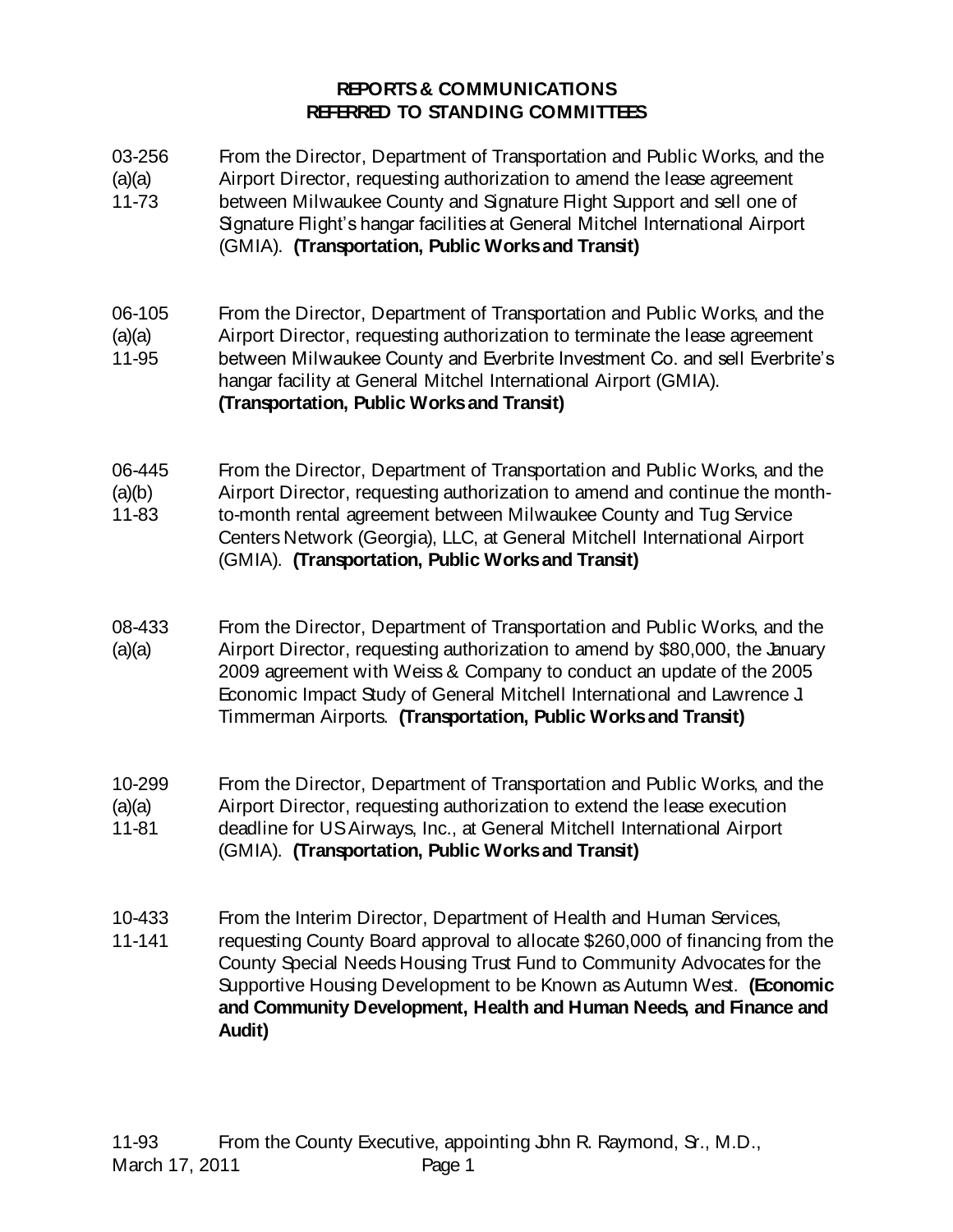- 11-97 President of the Medical College of Wisconsin, to the Milwaukee County Research Park Corporation Board of Directors to replace T. Michael Bolger, who recently retired. Dr. Raymond's term will expire April, 2014. **(Economic and Community Development)**
- 11-94 From the Acting Corporation Counsel, proposing amendments to section
- ORD 11-1 17.33 of the Milwaukee County Code of General Ordinance relating to the benefits to non-represented attorneys. **(Judiciary, Safety and General Services and Personnel)**
- 11-95 11-40 From the County Treasurer, requesting authorization to create one unfunded Accountant 4-Treasury Services position in the Treasurer's Office. **(Finance and Audit, Personnel, Department of Administrative Services, and Division of Human Resources.)**
- 11-96 11-88 From the Manager, Real Estate Services, Department of Transportation and Public Works, requesting authorization to enter into a lease with Giuffre Bros. Cranes, Inc., for freeway land located at the rear of 6635 South  $13<sup>th</sup>$  Street in the City of Milwaukee**. (Transportation, Public Works and Transit)**
- 11-97 11-70 From the Director, Department of Transportation and Public Works, requesting authorization to have the County Conservationist apply for and accept a grant from the Department of Agriculture, Trade and Consumer Protection for partial funding of the County Conservationist's Office for the 2012 fiscal year. **(Parks, Energy and Environment)**
- 11-98 From the Director, Department of Transportation and Public Works,
- 11-71 requesting approval of Milwaukee County's 2012-2016 Land and Water Resource Management Plan. **(Parks, Energy and Environment)**
- 11-99 11-74 From the Director, Department of Transportation and Public Works, and the Airport Director, requesting authorization to issue a license to Interfaith Chapel of Milwaukee for the construction, operation, and maintenance of a meditation room at General Mitchell International Airport (GMIA). **(Transportation, Public Works and Transit)**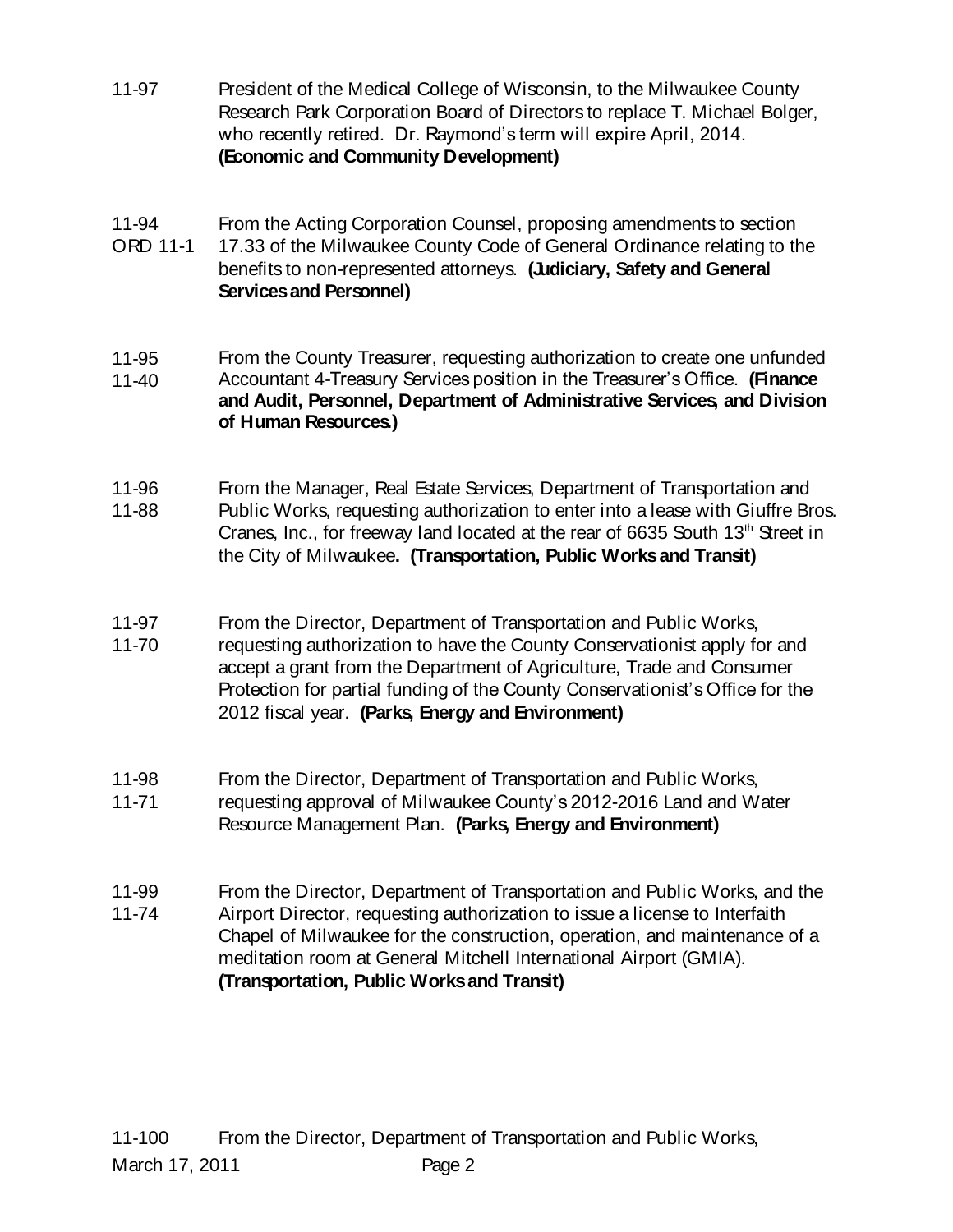- 11-84 requesting approval of the staffing and consultant use plan for the 2011 Adopted Capital projects for Architectural, Engineering, and Environmental Services under the signature authority of the Department of Transportation and Public Works (DTPW) as recommended by DTPW. **(Transportation, Public Works and Transit and Finance and Audit)**
- 11-101 11-98 From the Director, Department of Transportation and Public Works, requesting approval of the staffing and consultant use plan for the 2011 Adopted Capital Projects for Transportation Services under the signature authority of the Department of Transportation and Public Works (DTPW) as recommended by DTPW. **(Transportation, Public Works and Transit and Finance and Audit)**
- 11-102 11-85 From the Director, Department of Transportation and Public Works, and the Airport Director, requesting authorization to sell one of Signature Flight Support's hangar facilities at General Mitchell International Airport (GMIA) to Air Cargo Carriers, LLC, and enter into a new lease agreement for the rental of approximately 99,279 square feet of land on which the hangar is located. **(Transportation, Public Works and Transit)**
- 11-103 11-79 From the Director, Department of Transportation and Public Works, and the Airport Director, requesting authorization to terminate the lease agreement between Milwaukee County and Dr. Ted Silver, originally entered into under File # 93-303, and sell Dr. Silver's hangar facility at General Mitchel International Airport (GMIA). **(Transportation, Public Works and Transit)**
- 11-104 11-80 From the Director, Department of Transportation and Public Works, and the Airport Director, requesting authorization to sell Dr. Ted Silver's hangar facility at General Mitchell International Airport (GMIA) to Charles F. Zens and enter into a new lease agreement for the rental of approximately 5,100 square feet of land on which the hangar is located. **(Transportation, Public Works and Transit)**
- 11-105 11-94 From the Director, Department of Transportation and Public Works, and the Airport Director, requesting authorization to sell Everbrite Investment Co.'s hangar facility at General Mitchell International Airport (GMIA) to Freight Runners Express, Inc., and enter into a new lease agreement for the rental of approximately 10,000 square feet of land on which the hangar is located. **(Transportation, Public Works and Transit)**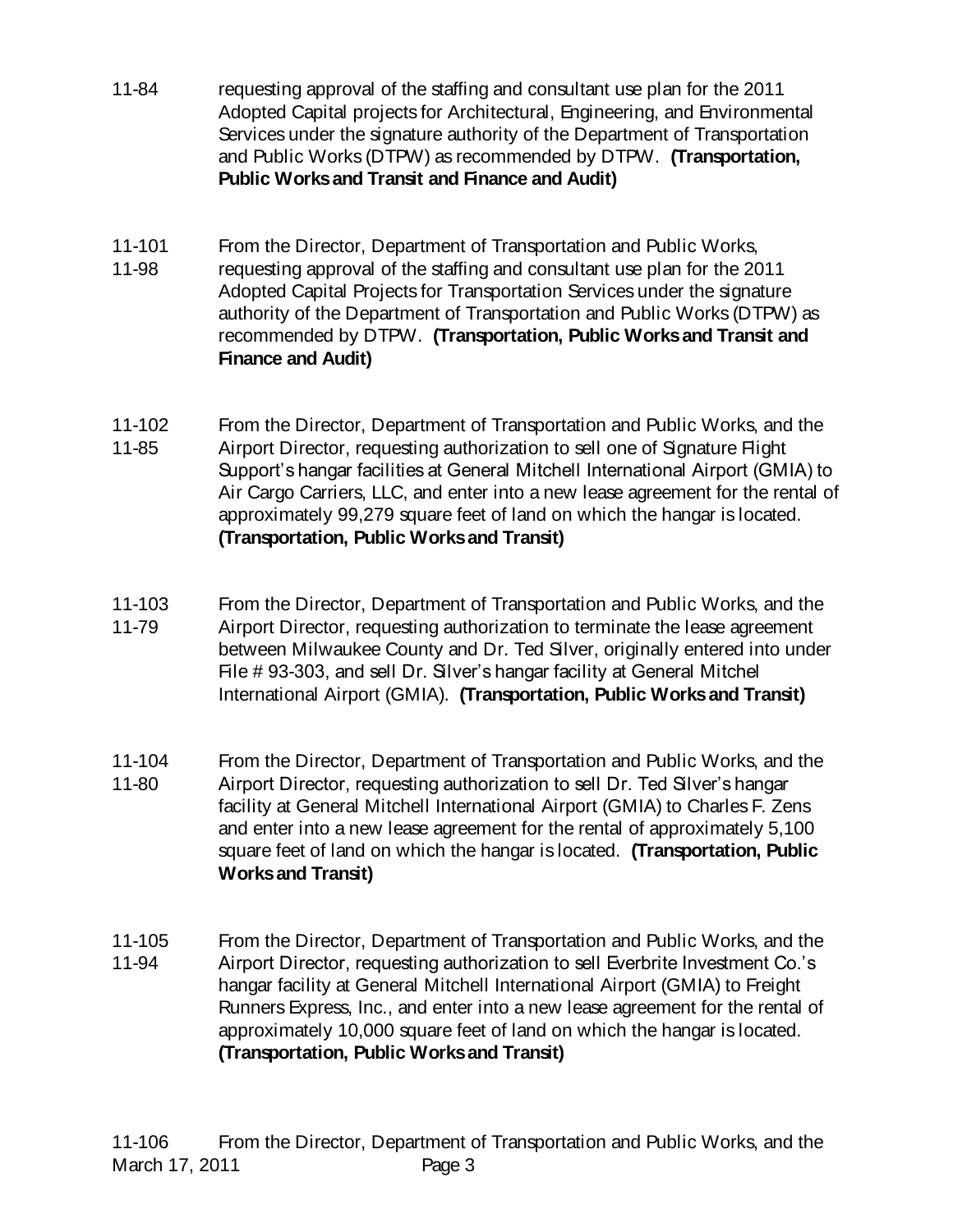- 11-93 Airport Director, requesting authorization to enter into a new lease agreement with Freight Runners Express, Inc., for the rental of approximately 19,533 square feet of land on which the hangar is located at General Mitchell International Airport (GMIA). **(Transportation, Public Works and Transit)**
- 11-107 11-92 From the Director, Department of Transportation and Public Works, and the Airport Director, requesting authorization to amend Section 4.05.04 of the Milwaukee County Code of General Ordinances to establish a fee structure for courtesy vehicles to regulate commercial curbside operations at General Mitchell International Airport (GMIA). **(Transportation, Public Works and Transit)**
- 11-108 11-78 From the Director, Department of Transportation and Public Works, and the Airport Director, requesting authorization to enter into a lease agreement with ACC Holding, Inc., for the lease of approximately 23,675 square feet of office space (Building 102) and approximately 125 spaces of paved parking at the former 440<sup>th</sup> Air Force Reserve Base effective May 1, 2011, at General Mitchell International Airport (GMIA). **(Transportation, Public Works and Transit)**
- 11-109 11-77 From the Director, Department of Transportation and Public Works, and the Airport Director, requesting authorization to enter into a lease agreement with ACC Holding, Inc., for the lease of approximately 13,151 square feet of warehouse space (Building 208) and approximately 20 spaces of paved parking at the former 440<sup>th</sup> Air Force Reserve Base effective May 1, 2011, at General Mitchell International Airport (GMIA). **(Transportation, Public Works and Transit)**
- 11-110 11-76 From the Director, Department of Transportation and Public Works, and the Airport Director, requesting authorization to enter into a lease agreement with ACC Holding, Inc., for the lease of approximately 2,232 square feet of warehouse space (Building 225) at the former 440<sup>th</sup> Air Force Reserve Base effective May 1, 2011, at General Mitchell International Airport (GMIA). **(Transportation, Public Works and Transit)**

11-111 11-75 From the Director, Department of Transportation and Public Works, and the Airport Director, requesting authorization to enter into a lease agreement with ACC Holding, Inc., for the lease of approximately 4,500 square feet of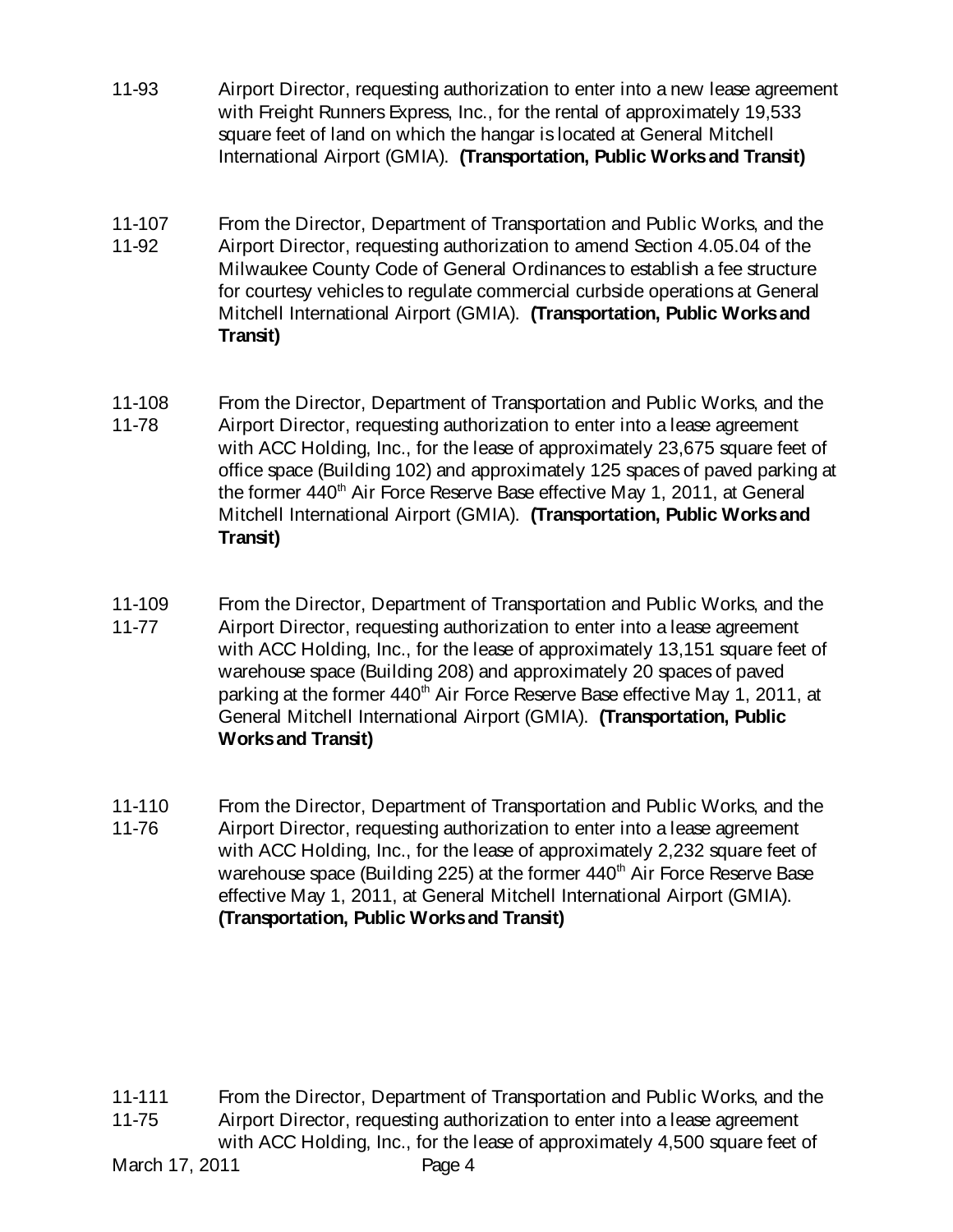hangar (Building 302) and approximately 10 spaces of paved parking at the former 440<sup>th</sup> Air Force Reserve Base effective May 1, 2011, at General Mitchell International Airport (GMIA). **(Transportation, Public Works and Transit)**

- 11-112 From the Director, Department of Transportation and Public Works, and the
- 11-102 Airport Director, requesting authorization to create Section 4.33(3) and amend Section 4.05.04(2)(a) of the Milwaukee County Code of General Ordinances to establish an Off-Airport Parking Operator Privilege Fee at General Mitchell International Airport (GMIA). **(Transportation, Public Works and Transit)**
- 11-113 11-87 From the Director, Department of Transportation and Public Works, and the Airport Director, requesting authorization to enter into lease-to-own agreements for vehicular equipment in cooperation with the Department of Transportation and Public Works Fleet Management Division. **(Transportation, Public Works and Transit)**
- 11-114 11-72 From the Director, Department of Transportation and Public Works, requesting authorization to apply for and accept Fund for Lake Michigan grants for fiscal years 2011 and 2012. **(Parks, Energy and Environment)**
- 11-115 11-104 From the Inspector, Office of the Sheriff, requesting authorization to grant an extension to the existing contract with Aramark Correctional Services for food service provision for the period of January 1, 2011 to December 31, 2011. **(Judiciary, Safety and General Services)**
- 11-116 From **Dawn Emer**, submitting a claim for damages allegedly sustained to vehicle as the result of the snow plow pushing her vehicle into another lane on January 10, 2011. **(Judiciary, Safety and General Services)**
- 11-117 From **Eric J. Raschig**, submitting a claim for damages allegedly sustained as a result of the eviction from their property by the Milwaukee Sheriff's Department on November 23, 2010. **(Judiciary, Safety and General Services)**
- 11-118 From **Yvonne Kissner** for injuries and damages allegedly sustained while incarcerated at the Milwaukee Secure Detention Center. **(Judiciary, Safety and General Services)**

March 17, 2011 **Page 5** 11-119 From the Manager of Real Estate Services, DTPW, requesting authorization to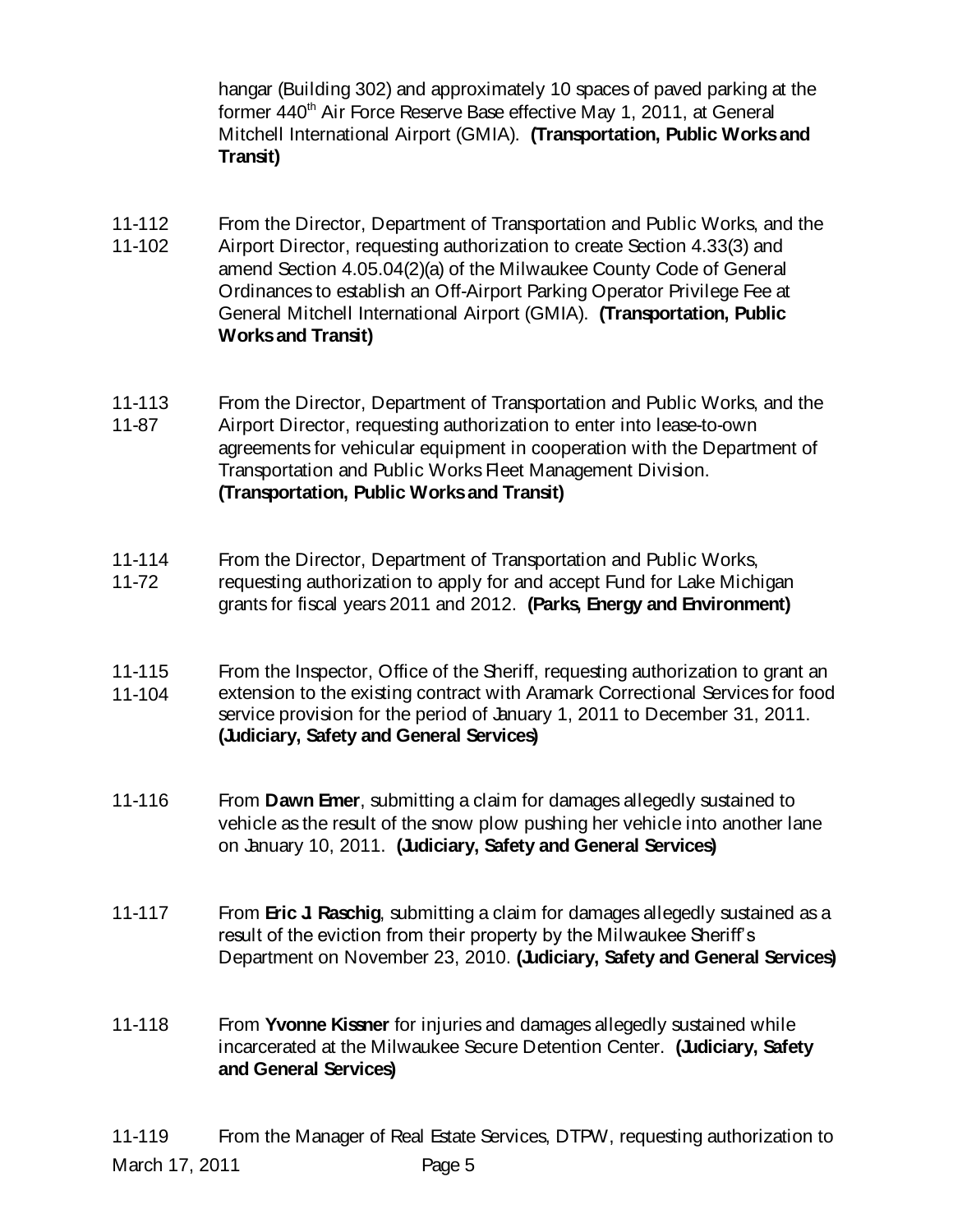- 11-109 amend the Professional Service Contract Agreement with the law firm of Lichtsinn & Haensel, S.C. by increasing the Agreement by \$15,500 thus increasing the \$49,500 cap stated in the Agreement to a not to exceed amount of \$65,000 for legal services required for the UWM Innovation park land sale in the Northeast Quadrant of the County Grounds. **(Economic and Community Development and Finance and Audit)**
- 11-120 From the Interim Director, Department of Health and Human Services,
- 11-128 requesting approval to submit the Housing division's 2011 Action Plan to the U.S. Department of Housing and Urban Development. **(Economic and Community Development)**
- 11-121 From the Interim Director, Department of Health and Human Services,
- 11-123 requesting approval to allocate year 2011 HOME funding. **(Economic and Community Development)**
- 11-122 From the Interim Director, Department of Health and Human Services,
- 11-129 requesting authorization to transfer \$158,425 of Community Development Block Grant (CDBG) funding from the County's Child Care Loan Fund to the County Emergency Home Repair Program. **(Economic and Community Development)**
- 11-123 11-124 From the Interim Director, Department of Health and Human Services, requesting authorization to sign Cooperation Agreements for years 2012, 2013 and 2014 designating Milwaukee County as an Urban County for the
- Community Development Block Grant and HOME program. **(Economic and Community Development)**
- 11-124 11-112 From the Director, Parks, Recreation and Culture, requesting authorization to issue citations to any person who violates any of the provisions of Chapter 47 of the Milwaukee County General Ordinances, and to delegate that authority to employees under her/his supervision in conformity with Wis. Stat. s. 66.0113. **(Parks, Energy and Environment)**
- 11-127 11-114 From the Interim Director, Department of Health and Human Services, requesting authorization to enter into 2011 Professional Service Contracts with psychiatrists for the Behavioral Health Division**. (Health and Human Needs)**
- 11-128 From the Interim Chief Informational Officer, IMSD, requesting authorization
- RES 11 to amend and extend a professional service contract with Kraly Solutions, LLC
- 114 for project management services. **(Finance and Audit)**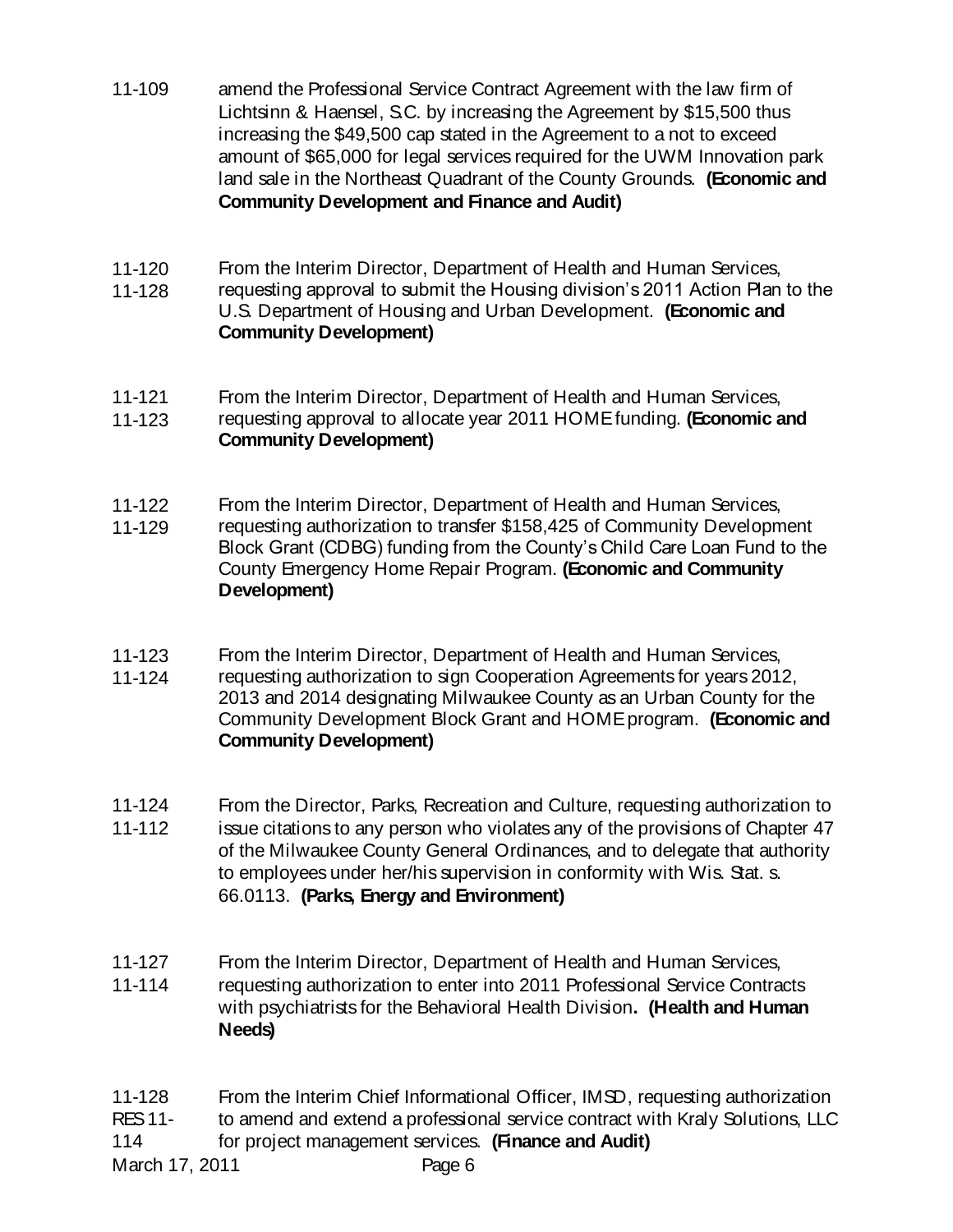- 11-129 From the County Clerk, requesting authorization to double fill the position of
- 11-118 Fiscal Specialist 2 (Title Code 04042, Pay Range 05P) for approximately four (4) weeks, beginning April 4, 2011. **(Personnel)**
- 08-279 From the Interim Director, Employee Benefits Division, requesting
- $(a)(b)$ authorization to execute a three-year contract extension for administration of
- 11-132 Milwaukee County's prescription drug coverage with Medco. **(Finance and Audit and Personnel)**
- 11-130 From the County Board Chairman, appointing Ms. Cheri Briscoe as
- 11-146 Chairperson of the Milwaukee County Parks Advisory Commission. Ms. Briscoe replaces Louis G. Fortis, whose term has expired. **(Parks, Energy and Environment)**
- 11-131 From the Director, Department of Parks, Recreation and Culture (DPRC),
- 11-113 requesting authorization to grant a permanent easement to the Village of Menomonee Falls to construct, operate, restore and maintain drainage facilities and related improvements in the Menomonee River Parkway. **(Parks, Energy and Environment)**
- 11-133 11-149 From the Interim Director, Department of Labor Relations, requesting authorization to amend the Amedo Greco contract to increase the do not exceed limit by \$20,001. **(Personnel)**
- 11-134 From the Fiscal and Budget Administrator, recommending approval of
- 11-148 additional requirements for participation in the Milwaukee County Special Needs Housing Program and the \$260,000 grant for Community Advocates' Autumn West project that will provide 21 transitional living housing units for Milwaukee County behavioral health clients. **(Economic and Community Development, Health and Human Needs, and Finance and Audit)**
- 11-135 11-135 From the Capital Finance Manager, requesting authorization to issue a reimbursement resolution not-to-exceed \$4,100,000 to finance reconstruction costs for capital projects WH02005 and WH02301 prior to the issuance of General Obligation Corporate Purpose Bonds or Notes. **(Finance and Audit)**